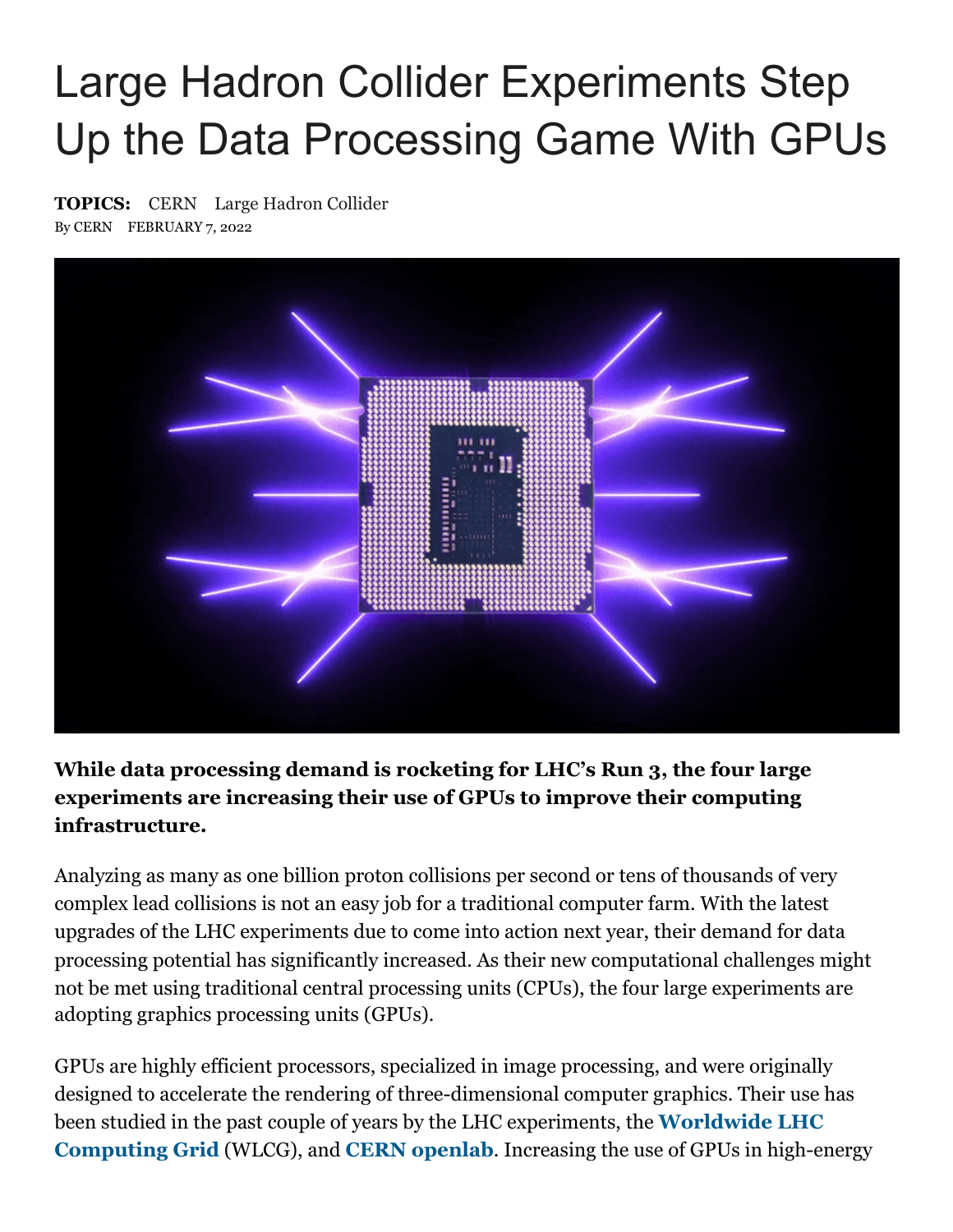physics will improve not only the quality and size of the computing infrastructure, but also the overall energy efficiency.



A candidate HLT node for Run 3, equipped with two AMD Milan 64-core CPUs and two NVIDIA Tesla T4 GPUs. Credit: CERN)

"The LHC's ambitious upgrade program poses a range of exciting computing challenges; GPUs can play an important role in supporting machine-learning approaches to tackling many of these," says Enrica Porcari, Head of the CERN IT department. "Since 2020, the CERN IT department has provided access to GPU platforms in the data center, which have proven popular for a range of applications. On top of this, CERN openlab is carrying out important investigations into the use of GPUs for machine learning through collaborative R&D projects with industry, and the Scientific Computing Collaborations group is working to help port – and optimize – key code from the experiments."

ALICE has pioneered the use of GPUs in its high-level trigger online computer farm (HLT) since 2010 and is the only experiment using them to such a large extent to date. The newly upgraded ALICE detector has more than 12 billion electronic sensor elements that are read out continuously, creating a data stream of more than 3.5 terabytes per second. After first-level data processing, there remains a stream of up to 600 gigabytes per second. These data are analyzed online on a high-performance computer farm, implementing 250 nodes, each equipped with eight GPUs and two 32-core CPUs. Most of the software that assembles individual particle detector signals into particle trajectories (event reconstruction) has been adapted to work on GPUs.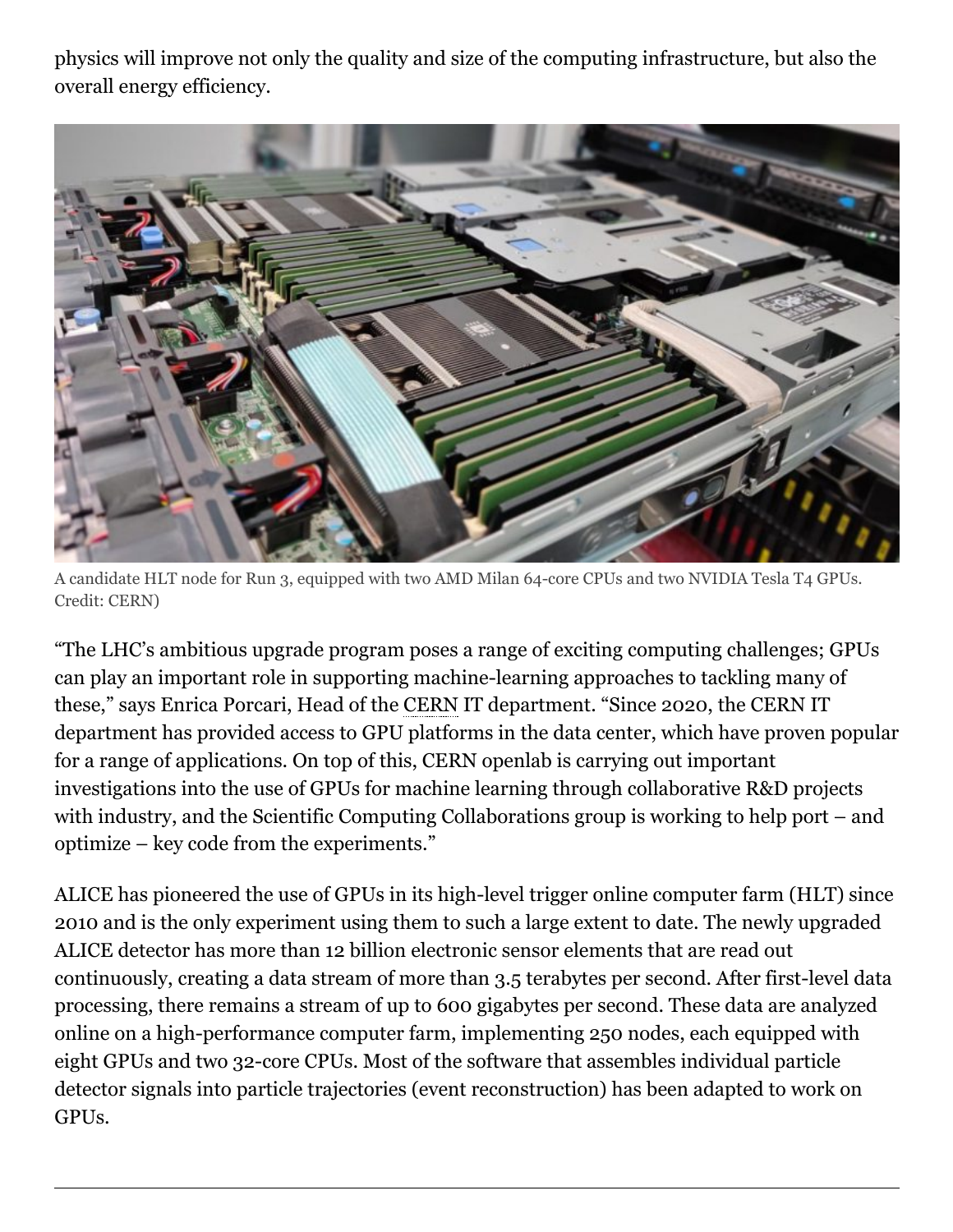

Visualisation of a 2 ms time frame of Pb-Pb collisions at a 50 kHz interaction rate in the ALICE TPC. Tracks from different primary collisions are shown in different colors. Credit: ALICE/CERN

In particular, the GPU-based online reconstruction and compression of the data from the Time Projection Chamber, which is the largest contributor to the data size, allows ALICE to further reduce the rate to a maximum of 100 gigabytes per second before writing the data to the disk. Without GPUs, about eight times as many servers of the same type and other resources would be required to handle the online processing of lead collision data at a 50 kHz interaction rate.

ALICE successfully employed online reconstruction on GPUs during the LHC pilot beam data taking at the end of October 2021. When there is no beam in the LHC, the online computer farm is used for offline reconstruction. In order to leverage the full potential of the GPUs, the full ALICE reconstruction software has been implemented with GPU support, and more than 80% of the reconstruction workload will be able to run on the GPUs.

From 2013 onwards, LHCb researchers carried out R&D work into the use of parallel computing architectures, most notably GPUs, to replace parts of the processing that would traditionally happen on CPUs. This work culminated in the **[Allen project](https://home.cern/news/news/computing/allen-initiative-supported-cern-openlab-key-lhcb-trigger-upgrade)**, a complete first-level real-time processing implemented entirely on GPUs, which is able to deal with LHCb's data rate using only around 200 GPU cards. Allen allows LHCb to find charged particle trajectories from the very beginning of the real-time processing, which are used to reduce the data rate by a factor of 30–60 before the detector is aligned and calibrated and a more complete CPU-based full detector reconstruction is executed. Such a compact system also leads to substantial energy efficiency savings.